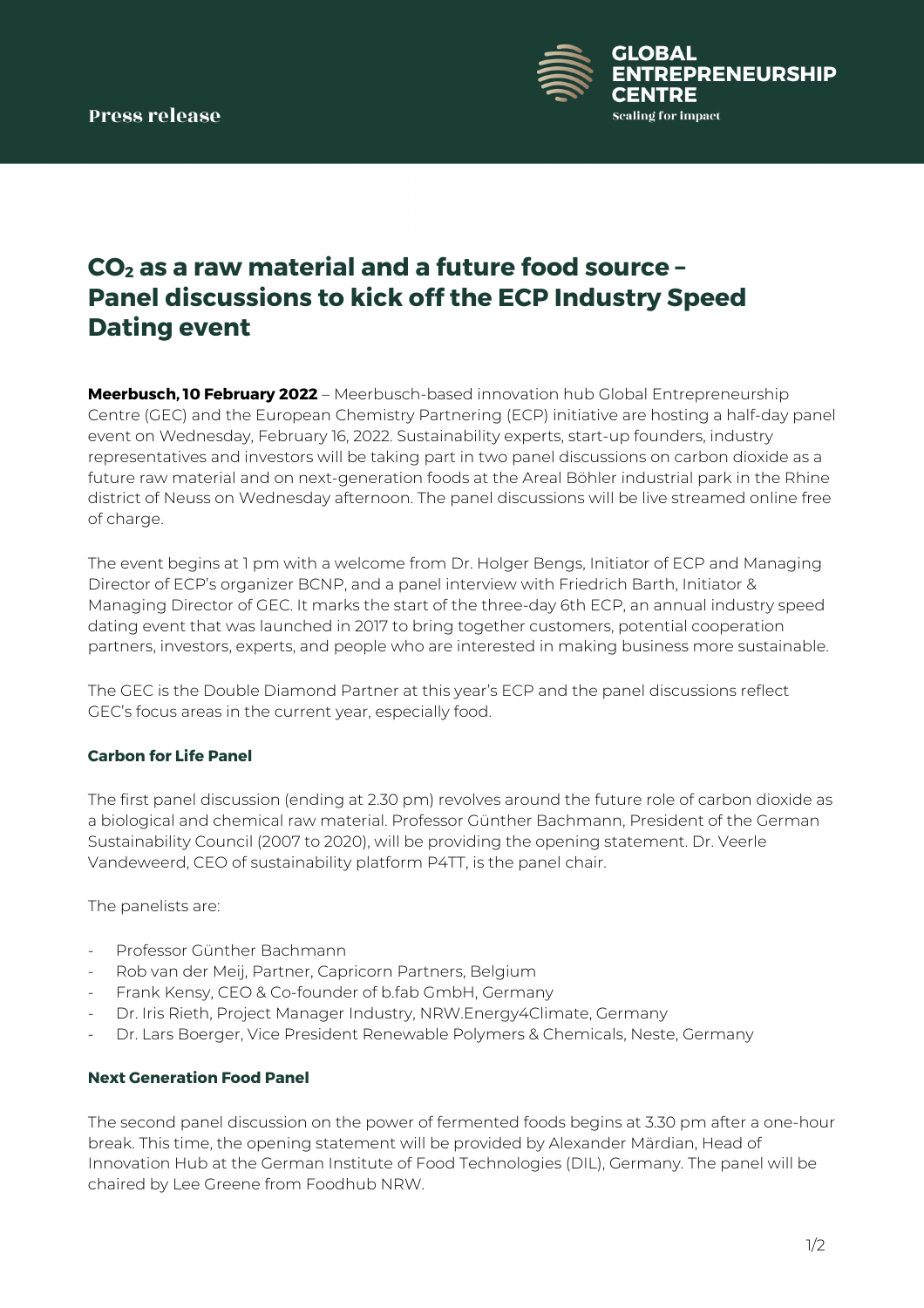

The panelists are:

- Alexander Märdian
- Dr. Thomas Herget (virtual panelist), Head of the Silicon Valley & China Innovation Hub at Merck Group, USA
- Clément Tischer, Head of Innovation & Partnerships, NX-Food GmbH, Germany
- Rodrigo Hortega de Velasco (virtual panelist), Head of Investments, Döhler Ventures, Germany
- Carolin Wais, Senior Venture Associate & Director, Plug & Play Ventures, USA
- Dr. Christoph Mandl, Business Creation Manager, EIT Food, Germany

From 5 pm onwards the GEC will be inviting participants to network.

### **Online speed dating for a sustainable economy: the 6th ECP**

The 6th ECP event from February 16 to 18, 2022 will have a purely digital format as a result of the COVID-19 pandemic. It will be a virtual meeting place where creative individuals in chemical production and value building from around the globe can share knowledge and experience – across genders, disciplines, regions, cultures, nations, and continents. The event language is English.

The concept: Potential customers, sector experts, corporate representatives, investors, multipliers, service providers, and lawyers register to use the partnering tool and send an invitation to other participants they'd like to talk to. If the other participant accepts the invitation, the tool automatically schedules a 20-minute meeting when both parties are available – and opens a secure virtual meeting room when it's time for the meeting to start. Participants can block certain times when they are unavailable because they are on a break, attending a workshop or lecture, or have another meeting. Registrations will be accepted until February 16, 2022. Ticket prices depend on the time of registration and size of the company.

There will be other program items, in addition to the panel discussions, taking place concurrently with the speed dating sessions – such as presentations and workshops. GEC's presentations are at 11 am on February 16 and at 2 pm on February 18. At 1 pm on February 17 GEC will be showcasing its Textile Innovation Award, which is endowed with a EUR 350,000 prize and will be presented on March 6. On the same day at 3 pm Ag Plastics and its partners GEC, Think Beyond and Driscoll will present the Ag Plastics Innovation Challenge.

For further information about the GEC visit gec-scaleup.com/ You can find the panel program at gec-scaleup.com/ecp-gec-panel-event/ and watch the livestream here: youtube.com/watch?v=Rh0xNwKNPGA.

The full program for the 6th ECP is available at https://6th-ecp.ascrion.com/programs